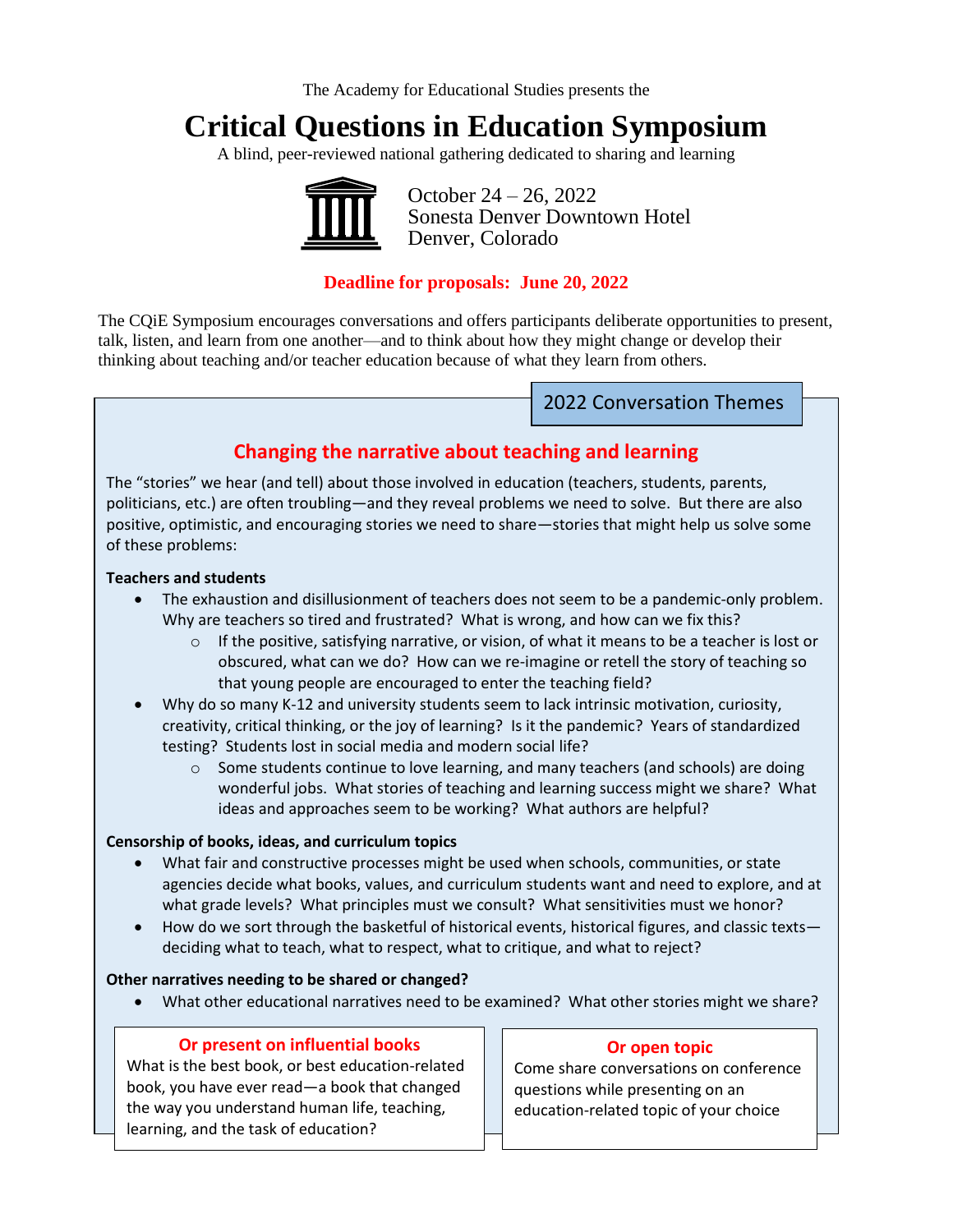The organizing committee seeks participants who offer well-considered and reflective analysis or evaluation. Original research, research review, scholarly efforts, eloquent advocacy, or reports of inspiring practice—all are welcome. The committee especially welcomes presentations that examine, or take account of, differing arguments or "sides" of a particular topic. Presentation options are:

- **Individual paper/presentation:** Single (or co-authored) papers or prepared presentations. The conference committee will group submissions based on commonality of theme or approach into a 60 or 75 minute session. Presenters will share the session, leaving time for discussion. The committee may arrange poster sessions for graduate student submissions, depending on the number of proposals.
- **Panel discussion:** Three or more presenters—named, by you, in the proposal—discuss alternative solutions, interpretations, or contrasting points of view on a specified subject or theme. Panels may be either 60 or 75 minutes in length, at the discretion of the organizing committee.
- **Book response:** Individual papers or panels on a book, especially one related to the theme questions.

## **Proposal format**

#### **Please attach your proposal to an email, as directed below. Send the cover sheet and abstract together in a single Word document. Please do not send them as separate documents. Proposals are blind, peer-reviewed.**

1<sup>st</sup> page: Cover Sheet (The cover sheet will not be sent to reviewers.)

- 1. Title of presentation
- 2. Format of presentation: Paper/presentation, Panel, or Book response
- 3. Information about person submitting the proposal
	- Name
	- Email address
	- Title and institution (indicate if graduate student)
	- Telephone number
- 4. Additional presenters: Information about each co-presenter
	- Name
	- E-mail address
	- Title and institution (indicate if graduate student)
	- Telephone number
- 5. Description of your presentation: Please provide a 30-word description for the printed program.

#### **2 nd and 3rd pages: Abstract of presentation: No more than two double-spaced pages**

- 1. Title of presentation
- 2. Description of presentation: Please do not reveal the identity of individual(s) submitting the proposal in the abstract. Proposals should clarify the objectives or purpose of the presentation, establish the importance of the topic, and indicate how the topic will be addressed. We do NOT need to see a list of references.

The Conference Committee will review each proposal. The best proposals will articulate a clear objective and purpose as well as importance of the point of view to be expressed. Proposals need to show evidence of scholarly care, clear and effective argument, and/or a basis in research. Participants are welcome to submit multiple proposals. Only the person submitting the proposal will be notified of the acceptance of the proposal—and that person will need to notify all others listed on the proposal. **Only those participants who have paid the conference fee prior to September 23, 2022 will be listed in the conference e program.**